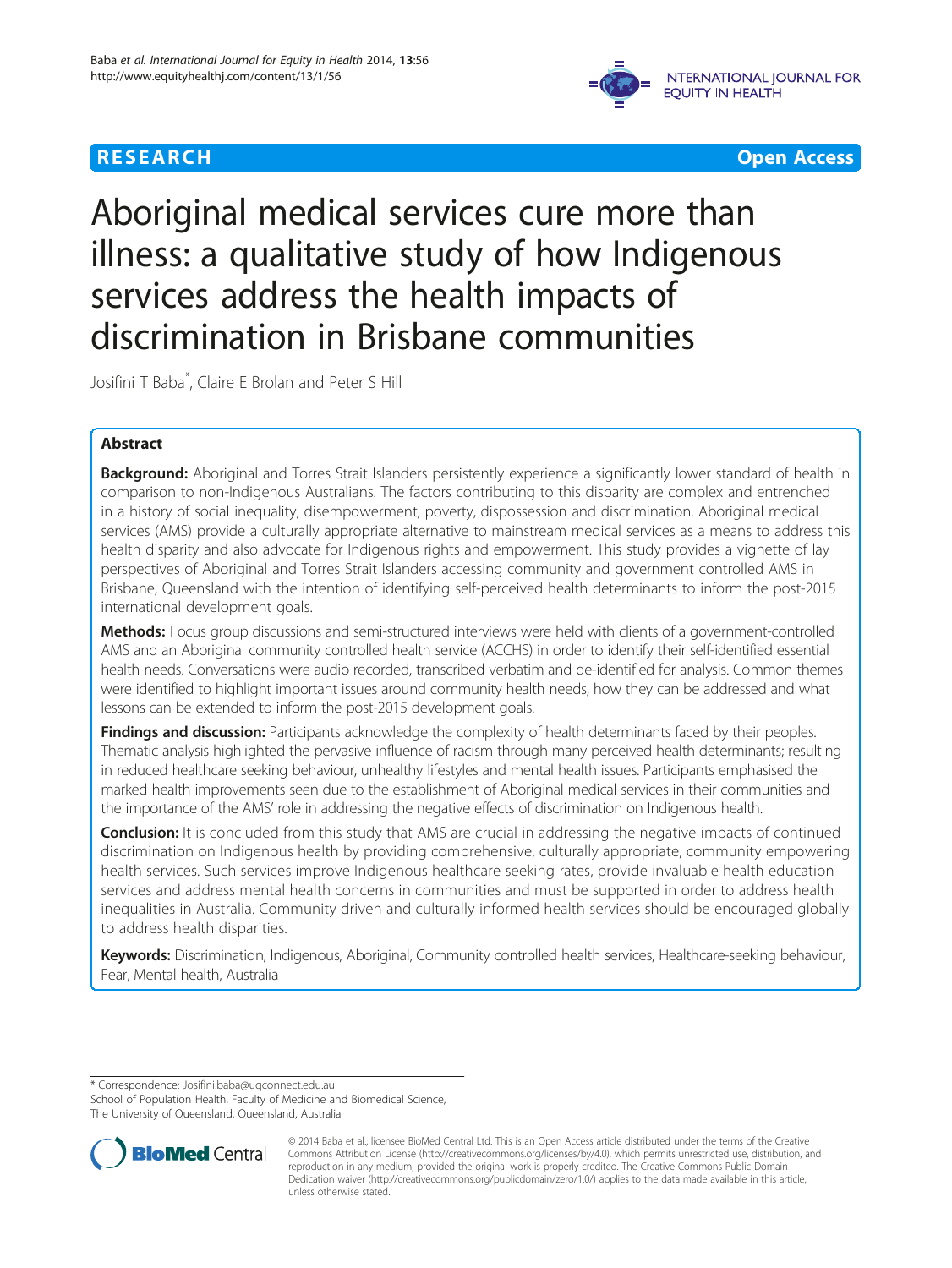#### Introduction

Damning statistics expose Australia's failure to improve third world health experienced by Aboriginal and Torres Strait Islanders in an advanced economy  $[1]^a$  $[1]^a$  $[1]^a$ . In 2009, the Australian Government recognised that Indigenous health, education and employment outcomes have not improved significantly in over a decade [[2,3](#page-7-0)]. In comparison to their non-Indigenous counterparts, Aboriginal and Torres Strait Islanders can expect to die almost 10 years earlier and experience a much higher burden of disease [[4\]](#page-8-0); the Aboriginal infant mortality rate is almost twice that of non-Indigenous Australians and the child mortality rate is more than double [[5](#page-8-0)]. Non-communicable diseases (NCDs) are more common [[6\]](#page-8-0), they are more likely to be fatal, and are more likely to be mistreated when presenting in Aboriginal people [\[7](#page-8-0)]. Aboriginal people are more than twice as likely to experience serious psychological distress, though definitive data is not readily available [\[8](#page-8-0)]. The gap between Indigenous and non-Indigenous wellbeing is similarly reflected in housing, water safety, and education resulting in a continuous cycle of ill-health and contributing determinants [\[9](#page-8-0)-[13](#page-8-0)]. O'Sullivan states that "Equal access to good health is a mark of equal worth" and this persistent experience of lower standards of health highlights the institutionalised marginalisation of Aboriginal and Torres Strait Islanders in Australia [[14](#page-8-0)].

The formation of the post-2015 sustainable development goals provides an opportunity for Australia to use the momentum of international advocacy for Universal Health Coverage, with its focus on equity, to improve healthcare standards for Aboriginal people and achieve equitable health for all. While the existing Millennium Development Goals (MDGs) are at the centre of the Australian foreign aid program [[15](#page-8-0)], they have not been incorporated into domestic health goals. Australia's health policy makers, along with those of most developed economies, have determined that these "global" goals to eradicate poverty, hunger, inequality and disease apply primarily to developing economies, despite obvious inequalities locally.

This research was conducted under the Go4Health project to identify self-perceived essential health needs of marginalised peoples around the world. Building on the existing MDGs, Go4Health seeks to shape the post-2015 development goals to increase the focus on equity both between countries but also within countries. Go4Health functions under the assumptions that people have the basic human right to participate in the decision making processes that will affect their lives and that if the new goals can meet the health needs of the most marginalised, they will meet the needs of all [\[16\]](#page-8-0).

Indigenous peoples in developed economies have been identified as marginalised populations as they continue to experience a lower standard of health and socio-economic status in comparison to their respective non-Indigenous

populations [\[1](#page-7-0)[,17\]](#page-8-0). While most developed, post-colonial countries have made impressive gains in Indigenous health in the last 20 years, little overall progress has been made in improving the health of Aboriginal and Torres Strait Islanders [[13,18](#page-8-0)]. As such, Indigenous Australians reflect the struggles faced by Indigenous populations in developed countries globally; and the health inequities and disparities experienced by marginalised population groups in high-income nations

This case study was undertaken in two different forms of urban Aboriginal medical service: one communitycontrolled health service; the second, State funded but headed by respected Aboriginal medical and nursing staff. Focus group discussions and one-on-one interviews with Aboriginal and Torres Strait Islanders were conducted to identify self-perceived community health determinants, how they can be addressed and whether their experiences can inform international health policy.

#### Background

#### History of colonisation and discrimination of aboriginal and Torres Strait Islanders

The marginalisation of Aboriginal and Torres Strait Islanders begins, as does that of most First Nations peoples, with colonisation; in this case by Great Britain from the late  $18<sup>th</sup>$  century [[19\]](#page-8-0). The British did not recognise the existence of Aboriginals and employed the concept of Terra nullius - land belonging to no one - to justify their claim to their Australian colonies [[20\]](#page-8-0). Despite early government intentions to deal fairly with those Indigenous peoples it encountered, abuse was common. Settlers kidnapped, abused and murdered locals, and destroyed sacred and economically essential environments in order to raise cattle and build settlements. Many Aboriginal groups were eradicated completely, and survivors were forced to squat and beg on the outskirts of British settlements, as settlement compromised their food sources and personal security [[21\]](#page-8-0).

Violence, introduced diseases, malnutrition, and substance abuse decimated Aboriginal communities, leading to the colonial belief that Aboriginal people were a dying race [\[19,22\]](#page-8-0). 'Protective' legislation was implemented without Indigenous consultation and resulted in degrading, discriminatory and destructive policies. These included controlling marriages, movement, employment, and access to salaries, and placed many other restrictions on basic human rights; though did little to actually protect the people [[22\]](#page-8-0). There was also forced relocation of Aboriginal people to poorly equipped Christian missions, Aboriginal reserves, or to stations for cheap labour. This relocation also served the purpose of segregating Aboriginal people from colonial society [\[23](#page-8-0)] and 'controlling reproduction'; full-blooded Aboriginal people were corralled into missions and expected to die out.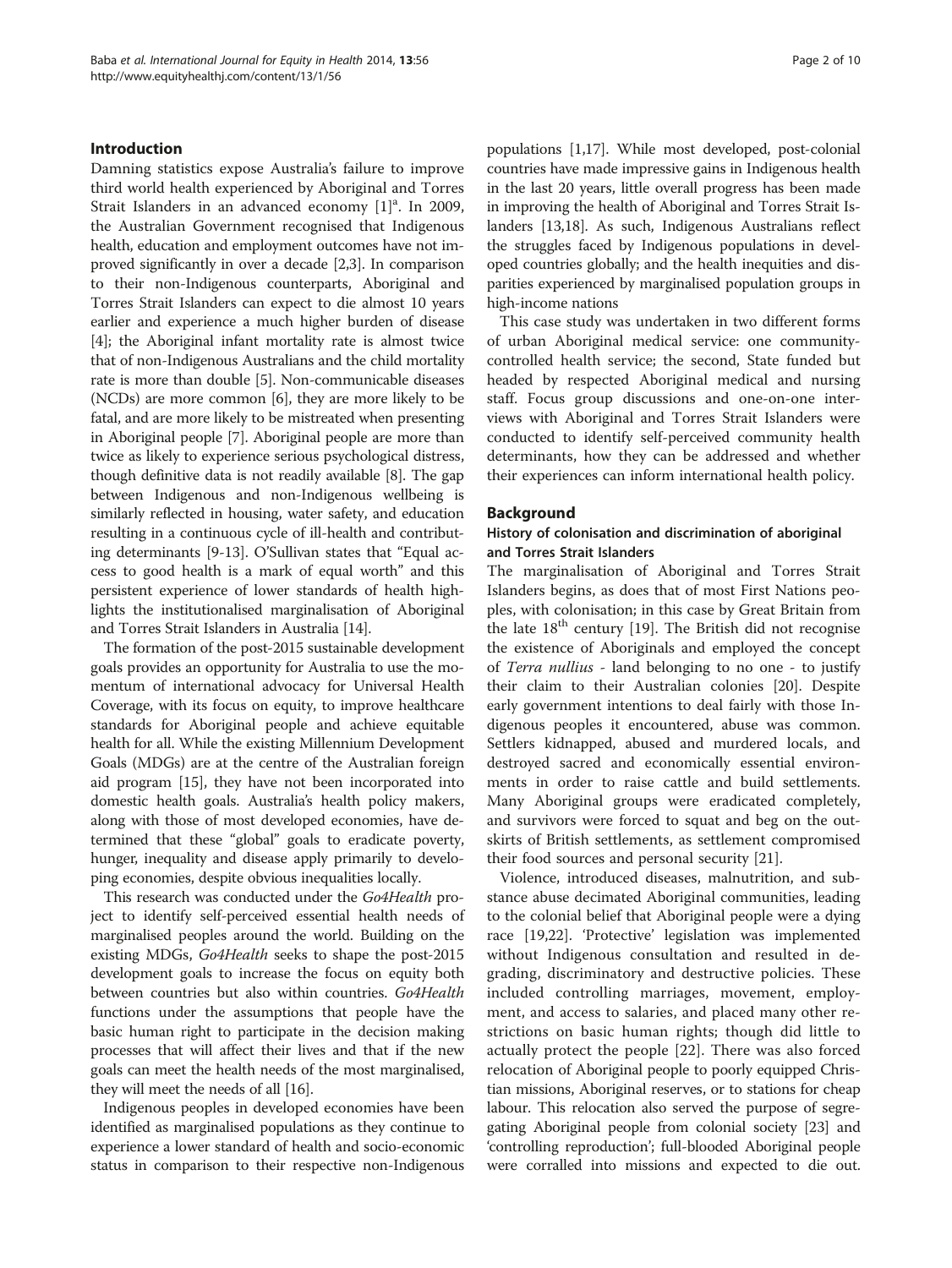Children of mixed descent were often forcibly removed from their families, with the intent that they be 'absorbed into civilised society' in an effort to "breed out their blackness" [[24\]](#page-8-0).

In Queensland, the Industrial and Reformation Act of 1865 allowed the removal of 'neglected' children from their families to be placed in reformative schools. 'Neglected' legally included "any child born of an aboriginal or half-caste mother" [\[25\]](#page-8-0). Children were often removed by force, threat or coercion, and their treatment received in some schools has been likened to concentration camps [[24](#page-8-0)]. Children were often emotionally, physically and sexually abused in schools and foster homes [[24](#page-8-0)]. Similar laws were introduced across the country throughout the 19<sup>th</sup> century and though implementation began haphazardly, by the 1930s the removal of children from their families became systemised [[26\]](#page-8-0). So began an era of 'assimilation' whereby Aboriginal people were torn from their Country, banned from speaking their own languages, practising their own cultures or traditions, and children were removed from their families to be assimilated into mainstream society [[20\]](#page-8-0). These children have been disadvantaged in every way; health, education, physique, psychological development and struggling to raise their own children due to a lack self-worth and parental guidance [\[24](#page-8-0)]. A survey conducted in 1994 found that more than 10% of Aboriginal people older than 25 years had been taken from their natural families and the trauma continues to deeply affect all Aboriginal people today [[27\]](#page-8-0).

## Indigenous concepts of health

Australia's Aboriginal people are a diverse people with varying beliefs, cultures and languages. Therefore it is unsurprising that their understandings of health and health determinants are equally diverse and open to change [\[28](#page-8-0)]. Yet despite their heterogeneity, Indigenous Australians do share a more complex and holistic concept of health in comparison to the western biomedical model [[29\]](#page-8-0).

For Australian Aboriginal people there is no traditional word for "health" to denote a single, separate aspect of life [[30\]](#page-8-0). Instead, Indigenous Australians subscribe to a number of concepts related to life balance that are deeply connected to family and society [[31](#page-8-0)], to "Country" and way of life [[32](#page-8-0)]. Health is spiritual, emotional, psychological, and physical and is deeply connected to the land of their ancestors, and to their past, present and future simultaneously [\[33](#page-8-0)]. As such, the health status of Aboriginal and Torres Strait Islanders cannot be isolated from their social, economic and historical state of colonisation, disconnection from their land and kin, and continuing marginalisation [\[34-37\]](#page-8-0).

# Rise of Aboriginal Community Controlled Health Services (ACCHS)

Aboriginal Community Controlled Health Services (ACCHS) have developed to provide health care that caters specifically to the needs of Aboriginal clients, and are managed by the local Indigenous community through an elected board of directors. State controlled health facilities also provide health services for Aboriginal and Torres Strait Islander clients, with some specifically targeting Indigenous populations.

The first ACCHS was set up in 1971 in Sydney. For almost ten years, this service and all subsequent ACCHS were funded almost entirely by donations as state governments refused to provide support, arguing that Indigenous people had access to mainstream services [\[38](#page-8-0)]. While all AMS provided care for Indigenous Australians, ACCHS are distinct in that they are "culturally appropriate, autonomous primary health services initiated, planned and governed by local Aboriginal communities through their elected Aboriginal board of directors" [\[38](#page-8-0)]. They strive to achieve not just the physical health of an individual, but the "social, emotional and cultural wellbeing of a community within which an individual can achieve their full potential" [[39\]](#page-8-0) in accordance with Indigenous concepts of holistic health. This concept of health aligns strongly with the World Health Organisation's definition of health as being "complete physical, mental and social well-being, and not merely the absence of disease and infirmity" [\[40\]](#page-8-0), and should be Australia's goal for all its citizens.

Government-controlled health services strove to meet the health needs of Indigenous Australians; however, although these services often employed Aboriginal health workers they rarely provided Aboriginal people with any real decision-making power until more recently. This minimised the efficacy of their ability to address community concerns [\[41](#page-8-0)]. The organisation, funding and responsibility of government-controlled services are fragmented between federal, state and local government, often resulting in delayed responses to community needs, inefficient provision of services and unreliable funding sources [[42\]](#page-8-0). In contrast, ACCHS are each unique in their funding, management and community base, allowing rapid action in response to community needs [\[27](#page-8-0)].

Over a hundred community ACCHS currently exist in Australia. Funding through Medicare requires supplementation through short term program grants to maintain some services, causing problems for funding, staffing and sustainability, and leaving some ACCHS unable to provide comprehensive primary health care services to address their communities' health needs [\[38\]](#page-8-0). The Australian Medical Association, and the Close the Gap campaign made up of peak Australian Indigenous and non-Indigenous health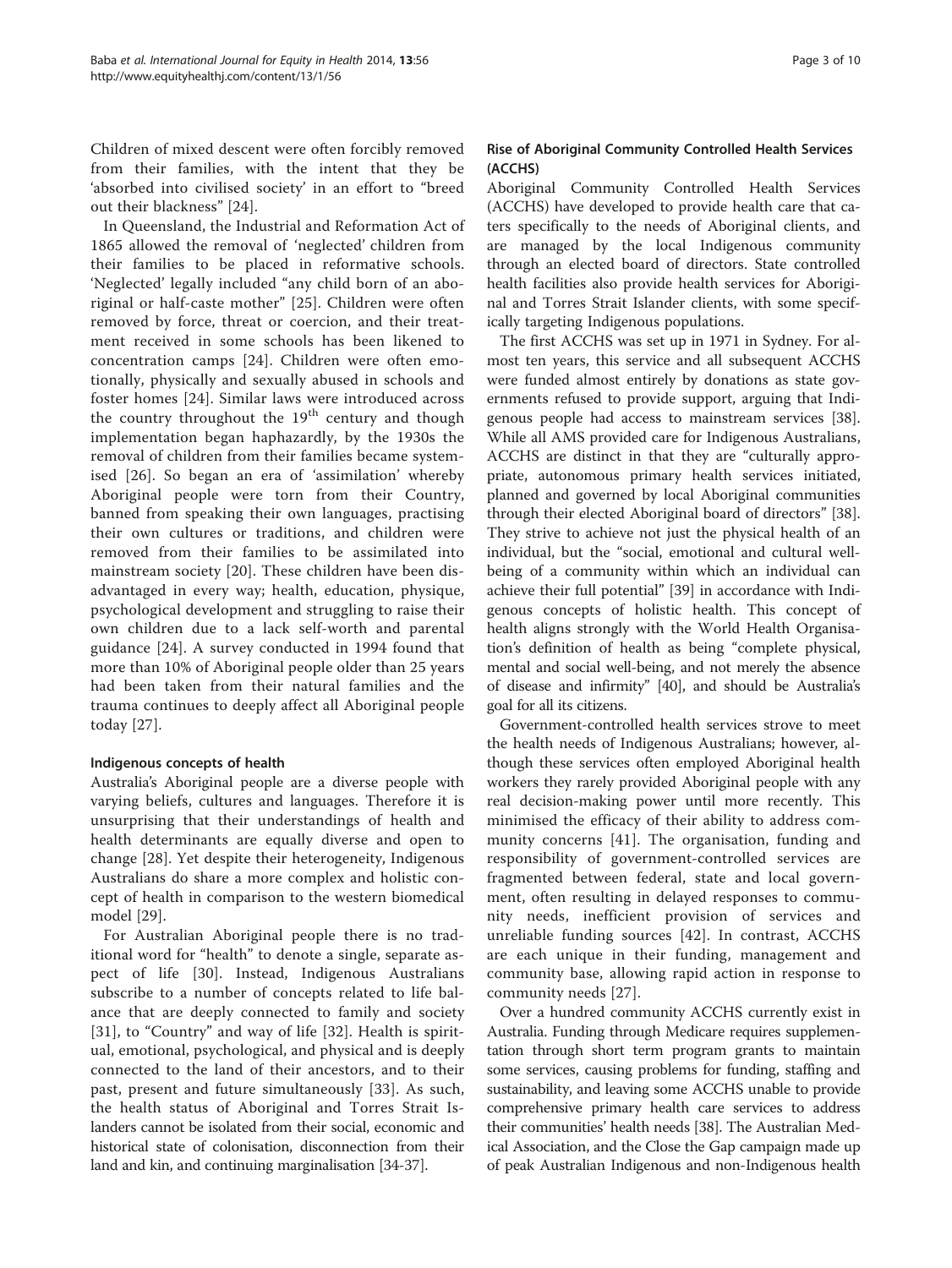bodies, acknowledges that such services are the quintessence of comprehensive primary health care and must be supported in order to improve Indigenous health [\[43,44\]](#page-8-0).

# Methods

This research was approved by The School of Population Health Research Ethics Committee, the Institute of Urban Indigenous Health and the relevant Aboriginal community boards of participating groups.

Two focus group discussions were held with clients of two urban Indigenous health services in Brisbane; an  $ACCHS$   $(n = 11)$  and a Queensland Governmentcontrolled Aboriginal Health Service  $(n = 10)$ . Access to the ACCHS groups was provided through the Institute of Urban Indigenous Health which leads Aboriginal health service planning, development and delivery in South East Queensland. Individuals from the discussion groups were then invited to participate in semistructured one-on-one interviews. Eight participants from the ACCHS focus group provided individual interviews, with a further three who had not been present for the focus group discussion; three participants from the state Aboriginal Health Service provided in depth interviews. All participants identify as Aboriginal or Torres Strait Islanders, except for one participant of Cook Islander descent who accessed the ACCHS as a culturally appropriate alternative to mainstream services. Conversations were recorded with the oral consent of each participant and later transcribed verbatim and de-identified for analysis.

Focus group discussions and semi-structured in-depth interviews enabled the participants greater latitude to guide the themes of the study and highlight issues they considered to be of highest importance. The opportunity for participants to shape the discussions also ensured that sensitive issues raised were given respectful consideration and participants felt comfortable to speak freely.

Thematic analysis of transcribed data was conducted using NVIVO. Data was coded according to the five determinants of enquiry used to guide discussions across Go4Health consultations (community understandings of health, determinants of health, essential health needs and their provision, roles and responsibilities of relevant actors and community participation in decision making). Common themes were identified to highlight important issues around community specific essential health needs, how they can be addressed and what relevance their experiences might have to the international community.

This study is constrained by the limited numbers and single geographic location and cannot represent the views of all Indigenous Australians. However, as a case study, it provides a vignette of lay perspectives of Aboriginal and Torres Strait Islanders in an urban community of their experience of their health services and what they consider to be of significant importance to their health.

## Findings and discussion

The determinants of Aboriginal health, and indeed all health, are diverse and complex; and research participants cited a variety of needs as essential to addressing the disparity between Indigenous and non-Indigenous health experienced in Australia. These range from education and cultural identity to a lack of coherence in governance structures. Thematic analysis identified that historical and continuing racism permeated through major perceived determinants of Aboriginal health and participants' beliefs that racism must be addressed in order to achieve true progress. Participants identified three major ways through which discrimination continues to affect Indigenous health: discrimination negatively impacts on health care seeking behaviour; it affects how Indigenous clients gain essential knowledge for their health and how it is passed on; and it directly affects the mental health of Australia's first people. Despite this discouraging outlook, participants of this study spoke very highly of the health services they accessed, and how these issues are addressed through the provision of culturally appropriate and evidence-based services. This reflects widespread support for ACCHS and targeted health services as key to closing the gap between Indigenous and non-Indigenous health in Australia [[45\]](#page-8-0).

## Discrimination affecting healthcare seeking behaviour

Despite attending health services specifically for Aboriginal people, study participants all spoke of their hesitation to initially seek healthcare and of general apprehension within the community. While cost and accessibility were identified as barriers, participants emphasized how discomfort in mainstream health services results in delayed healthcare seeking. Participants highlighted three key factors that contribute to this discomfort as follow.

# Mainstream clinics fail to acknowledge Indigenous concepts of health

Participants expressed concerns that mainstream clinics do not acknowledge or allow for Indigenous concepts of health. This often led to patient discomfort and miscommunication between patient and practitioner.

One participant speaks of barriers she found when working to introduce holistic and culturally appropriate health care practices in a mainstream general practice (GP) service in an area with a high population of Aboriginal people.

"People (in the mainstream GP service) were not understanding the whole philosophy behind why this was needed. And that was for a number of reasons; one, people were just ignorant… they just did not want to know, they just wanted their money and that was it.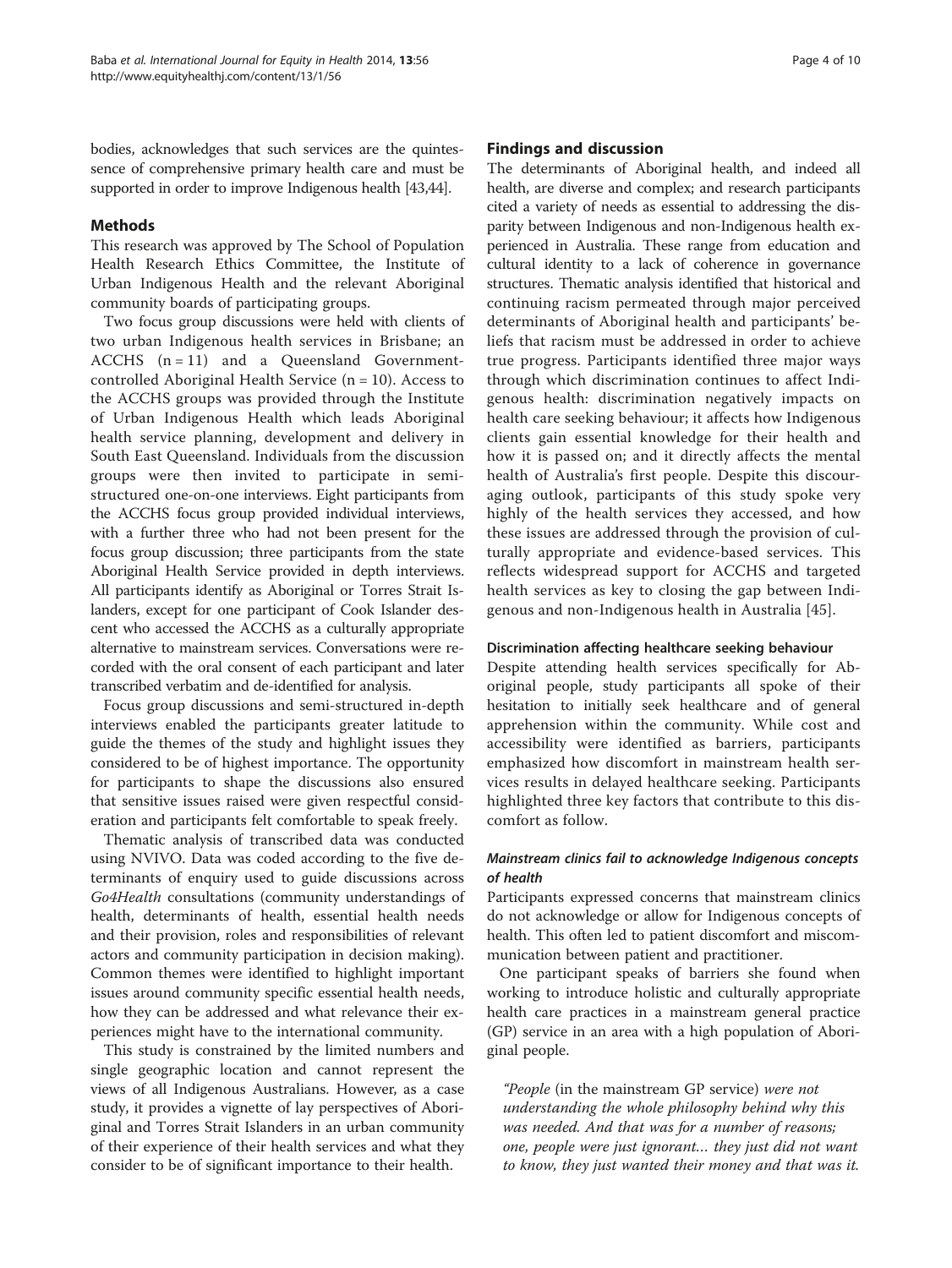And then you had other people who did understand it absolutely, but were not supported by their organisation to be able to do it." ACCHS administrator, female

The lack of culturally appropriate health care services remains a barrier to Aboriginal people accessing healthcare, but the successful integration of cultural safety principlesrecognising the practitioners' own cultural biases, and consciously engaging those of their clients- into mainstream health care results in dramatic increases in Aboriginal clientele. The participant speaks about the changes seen in that same GP service:

"Once we imparted that skill or that knowledge to that particular general practice, and honestly, they had four Indigenous patients when we walked in and they had 450 when we walked out, 450 people when we walked out."

Mainstream clinics typically work reactively to treat symptoms but often fail to provide the support and information required to manage a disease in its cultural context; participants acknowledged this method of treatment left them feeling scared, confused and alone. Many Aboriginal health services, however, as part of the holistic and culturally appropriate heath care, provide support and preventative programs for clients. If diagnosed or identified as being 'at risk' of developing an NCD, clients are referred to support systems and allied health professionals on site to give them the tools, knowledge and support they need in order to manage or prevent the onset of a disease. A client contrasts the experience of her diabetes diagnosis in a mainstream GP clinic with the management of her mother in an ACCHS:

"When I got diagnosed, that was it, 'Off you go'… I walked out stunned, shocked, and thinking 'Whoa, what does this mean? Am I going to die?'... And I said to him 'What do I do now?' and he goes, 'Well, time's up. Make another appointment.'… When (my mother) got diagnosed, right here in this clinic (ACCHS), the doctor went and put her on a plan, she got diabetes educated, the dietician… She got diagnosed here and they've done everything for her here. This is what they need in communities." ACCHs client, female

The provision of preventative programs, support networks and management plans for clients who are diagnosed with NCDs empowers patients to take control of their situation and their lives [[46\]](#page-8-0). Support groups also ensure that clients understand that they are not alone and provide safe places to ask questions and learn from one another. Participants expressed their hesitation to ask the doctor questions about their conditions:

"Some people say 'If there are any questions you've got to ask.' But a lot of us don't know what to ask and how to ask… So if you don't know what to ask, you won't find out. You never know what to ask." ACCHS client, female

Clients who are uncomfortable with a health professional or with their health condition are often unlikely to discuss their concerns but simply will not comply with lifestyle, treatment or medication recommendations; for a variety of cultural reasons, this is especially true for Indigenous Australians [\[47](#page-8-0)]. Support systems and educational groups initiated in a culturally appropriate way and in an emotionally safe environment encourage lifestyle changes that may save lives.

"Having everybody turn up, we all know each other now… I've learnt more here than anywhere I've read or what the doctor can actually spare time for." ACCHS client, female

#### Fear of medical services

Negative inter-generational experience was a powerful continuing influence on Aboriginal families and their engagement with the broader health system. Study participants often drew on the negative health experiences experienced within their families to explain why people avoid healthcare services;

"My mother-in-law, her mother took her brother into the doctors and he had some sort of disease. I don't know what it was and they did something really radical. They amputated his leg because it was in his leg. And after that she never took any of the kids… A couple other of my mother-in-law's brothers and sister died of illnesses that could have been prevented but because of that one problem… they're scared of what's going to happen." ACCHS client, female

The creation of health services that are initiated, planned and governed by local Aboriginal communities has provided a culturally safe environment that allows Aboriginal people to feel comfortable and welcome. Research participants described their local health service as "a healing centre", and "a family"; this comfort is essential to encouraging Aboriginal clientele to access these services [[48](#page-8-0)].

The negative association made with health services, though they may derive from experiences many years ago, creates a self-perpetuating cycle of fear, delay and worsening health conditions.

"She said 'I hate [that] hospital.' … she said 'Everyone I know who goes into [that hospital] dies.' And a lot of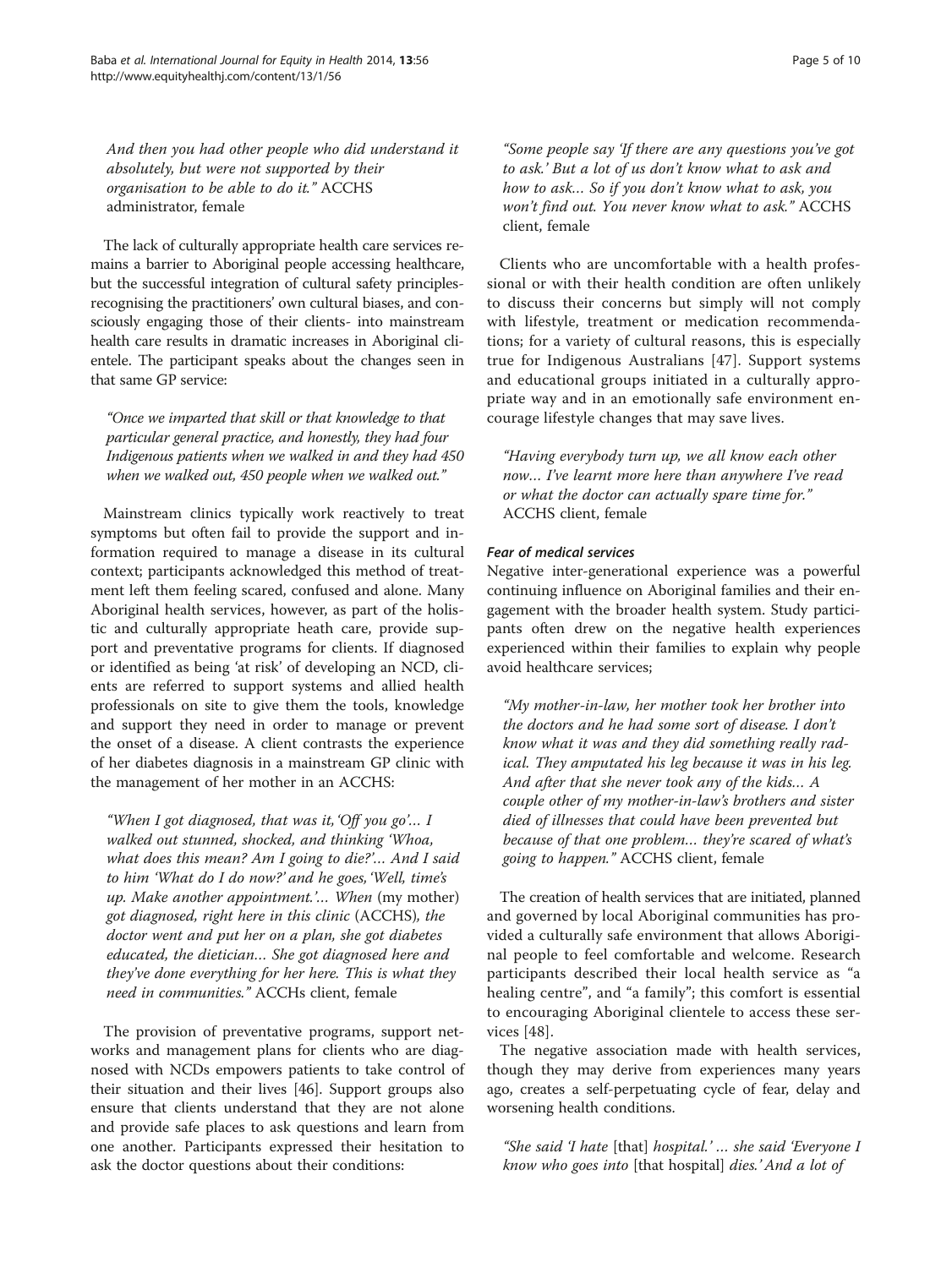people, because they don't go early enough, they associate hospitals and going to the doctor with getting bad news and, not long after, dying." ACCHS client, Female elder

Having experienced comprehensive, culturally appropriate healthcare at an Aboriginal health service, study participants emphasised the need to reach out to the community and change the negative associations surrounding healthcare services.

"They're scared of what's going to happen. But now it's much better, but you've got to get the word out there to say that it's not radical any more. It's more trying to find a prevention than a cure." ACCHS client, female

In order to address this negative association, services for Aboriginal clients increasingly incorporate health awareness campaigns, education programs and community outreach into the services that they provide. Preventative measures are taken to diagnose NCDs and identify 'at risk' individuals by screening all Indigenous patients on first arrival at the service and regularly thereafter, and running community events with mandatory testing prior to individual participation.

#### Discrimination from health staff and other clients

Several participants stated that experiences of discrimination, or perceived discrimination, from staff and other clients at health facilities heavily influenced their attitude toward seeking healthcare.

"I know that I should go to the doctor, and you just put it off, put it off, put it off, put it off, until it just escalates… and then you are in that situation where you have to go. And then you get there and you get – then you get – the racist remarks or comments." ACCHS client, female

ACCHS are designed to provide culturally appropriate health care, with culturally trained and Aboriginal staff to eliminate discrimination within services and ensure that clients feel comfortable when they seek health care [[27,38,39,45,48\]](#page-8-0). Study participants voiced the importance of such treatment in their choice to seek healthcare at a culturally sensitive provider.

"I was going to a doctor in Cleveland, and I didn't feel comfortable there, but being here, where there's other Aboriginal people around, yeah I felt so comfortable when I came here the first time... there were Aboriginal nurses as well… and you could relate to them a bit more. As if you're talking to your own daughters or sisters." ACCHS client, Male elder

"My Aunty and I had an argument because she said it'd be easier for me to go to the local doctors but I said, 'No, I want to go to [the AMS]… I'm comfortable there." State Aboriginal Health Service client, female

"He's really good. (The doctor) is like that. I was ashamed to take my top off, and he said 'You don't have to.' So (the doctor) is like that, good that he understands our cultural beliefs and that. I don't feel uncomfortable now." ACCHS client, Female elder

# History of discrimination and disempowerment has damaged the passage of essential life skills

In traditional Aboriginal culture, knowledge is orally passed from elders to the young in the ritualised, respectful process of storytelling that has been maintained for thousands of years. Through this method of transmission, young people were taught how to survive in the bush and in society when they were deemed ready by their community elders [\[20](#page-8-0)]. Participants reflected on how colonisation resulted in the destruction of this passage of information. For example, the introduction of high sugar, high fat and highly processed foods combined with the removal of children from parents and elders has resulted in generations of Aboriginal people having been raised without knowledge of healthy lifestyles while simultaneously adjusting to Western influences.

"I learnt a lot just being in the bush. Just being there and the old people, they taught you a lot of stuff. But the bush is gone, the old people are gone; we don't have it no more." State Aboriginal Health ServiceMS client, male elder

"We have never, ever been told the proper way to eat the right type of vegetables and how to cook properly… With my mum, they took her out of school, at the missions they were only allowed to go to grade four and then they had to go to work somewhere… and her mum wasn't there to teach them… I think there was a generation that didn't get educated enough about… what's good for you and what's not good for you." ACCHS client, male elder

Raising community awareness around healthy lifestyles is vital to addressing high rates of NCDs among Aboriginal people; however, participants emphasised the importance of raising awareness in a culturally appropriate manner, by paying respect to the elders and the traditional methods of storytelling. Participants acknowledged the efforts of schools attempting to encourage healthy eating at home but found it disrespectful and disempowering when children refused food that was offered to them by parents and elders. A male elder emphasised the need for Aboriginal elders to take control and revive the tradition of passing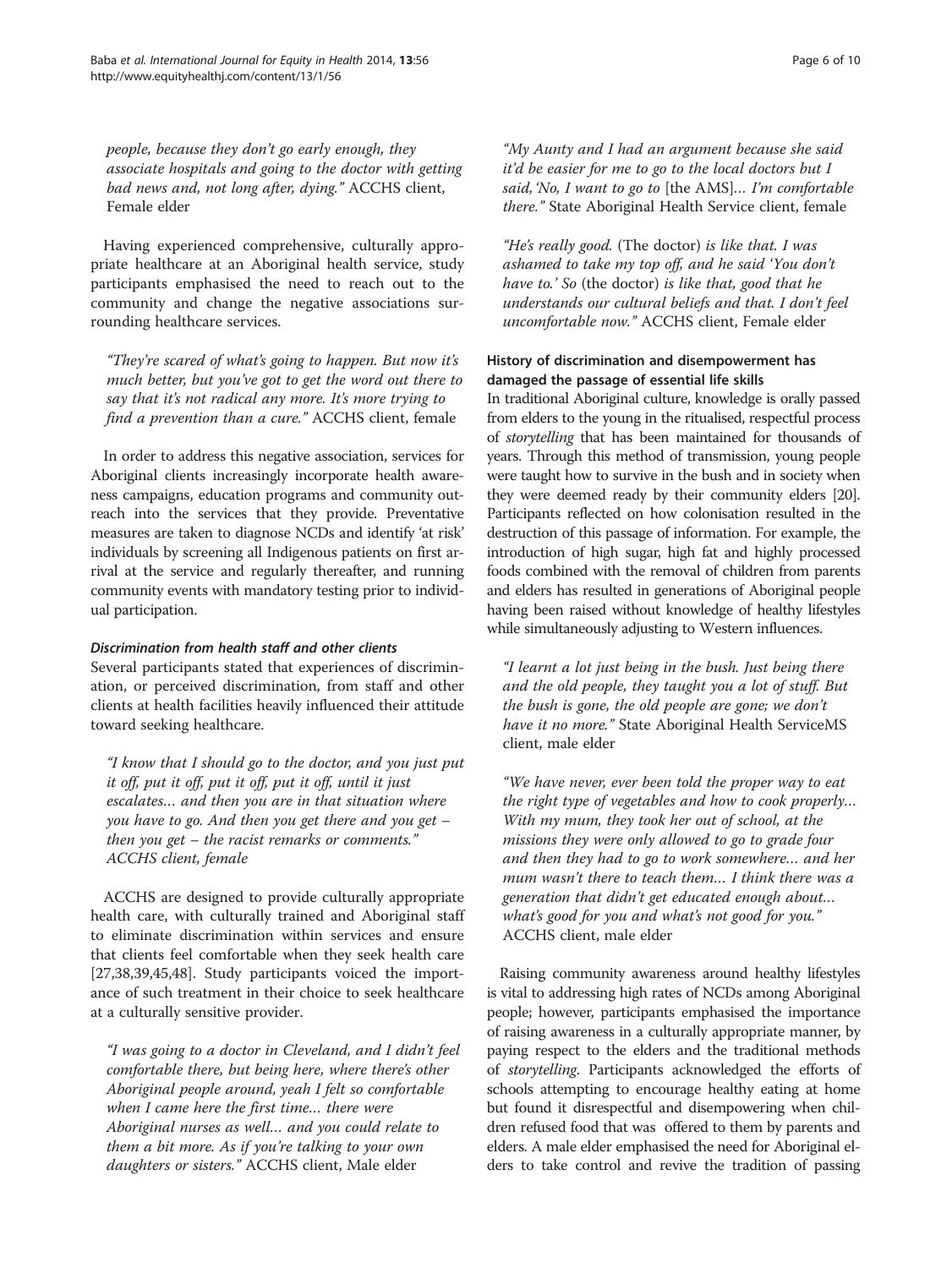knowledge down, but updating the information to include healthy eating, exercise, child-raising, budgeting and other modern life skills. This effort must come from within the communities themselves, but an Aboriginal health service can provide support to initiate and maintain such programs within a community.

#### Racism affecting mental health

Aboriginal people are twice as likely as non-Indigenous Australians to experience high or very high levels of psychological stress [[49](#page-8-0)] which has been linked to reduced life expectancy and higher burden of disease [\[50](#page-8-0)]. Mental health contributes to 15% of the burden of disease for Aboriginal people, second only to cardiovascular disease [\[51\]](#page-8-0).

There are many complex determinants behind the appalling mental health indicators for Aboriginal people, but participants of this study strongly felt that every-day racism was a major cause for mental health issues, and by extension, other health conditions.

"I think we make each other sick. That is what I believe. And then we end up with cancer, we end up with diabetes, we end up with all these other diseases, and I think because of social hatred… Because when you are combative like we are, on a day-to-day basis of racism, of not getting served when we know that we are in line and you just let it go, and you just stand there with a smile on your face… So you see the psychological abuse that you get? You are just constantly told that you are no good – not good enough." ACCHS client, female

Increasingly, mental health is being addressed in health services with the provision of psychiatric consultations and support groups; however, institutionalised and day-to-day racism that is affecting the health of Aboriginal and Torres Strait Islanders cannot be addressed through the health sector alone. Addressing this issue requires a multisectoral approach to change the perceptions and behaviour of all Australians.

"You think racism is dead? It is alive and it is thriving out there and people have got unwritten permission to impact on Aboriginal people." ACCHS client, female

"I've come to this horrible, negative space, but coming here [ACCHS] is helping me get back… it's like, for me coming to this program is like I'm on a journey, a journey of healing for me, yeah, to get healthy, stronger and live longer." ACCHS client, female

## **Discussion**

Discrimination has been well documented as impacting negatively on health; both directly, through violence and affecting mental health, and indirectly, by minimising

access to essential services such as healthcare, education and infrastructure [[52](#page-8-0)[-56](#page-9-0)]. Many studies have highlighted the importance of culturally appropriate, communitycontrolled, comprehensive health services to maximise health benefits to a community [[27,36,38,](#page-8-0)[56\]](#page-9-0). This study strengthens the evidence that racism, historical and current, continues to restrict the improvement of Indigenous health in Australia and the existence of culturally safe and comprehensive medical services is crucial to addressing these negative impacts by improving healthcare seeking behaviour, providing health education services, and addressing mental health issues in Aboriginal communities.

Several studies have found that if facilities are not culturally appropriate, they are less likely to be accessed by Aboriginal clients [[33,](#page-8-0)[55-57\]](#page-9-0). Discomfort, cultural exclusion and fear are the main reasons Aboriginal people give for avoiding healthcare services; often avoiding care until they are seriously ill, which contributes to much lower survival rates for NCDs among Aboriginal people than non-Indigenous Australians [[7,33,38\]](#page-8-0). A survey conducted in 2005 found that 15% of Indigenous Australians had needed to see a doctor in the previous 12 months but had not [[58\]](#page-9-0). Distance, cost and family commitments also contribute to reduced healthcare seeking behaviour [[31\]](#page-8-0).

Since the 1980s, the Western understanding of effective health provision has shifted away from the purely biomedical model of health, which strips away the political, social, cultural and economic context that is vital to addressing health concerns at the source [\[36,](#page-8-0)[59,60\]](#page-9-0). Western health models are recognising the more complex determinants of health and ill-health and are coming to understand that patients want to make good health decisions for themselves [\[46\]](#page-8-0) and must be empowered with tools and information to do so [[56](#page-9-0)]. This holistic concept of health corresponds to the Aboriginal understanding of health; however, mainstream Australian health care centres often still operate under the biomedical model with its assumption of medical compliance, where patients are expected to comply unquestioning with the doctor's directions [[61](#page-9-0)]. This continued refusal to incorporate Indigenous health perspectives into mainstream health care fails to address Indigenous health needs and can clash directly with what is culturally appropriate to Aboriginal people, working to persistently marginalise the Aboriginal population and discouraging them from accessing health care [\[62\]](#page-9-0).

It is well acknowledged that programs that incorporate Aboriginal lay perspectives are far more successful in improving Indigenous health than those that ignore them [[51,](#page-8-0)[63-65](#page-9-0)]. Incorporating Aboriginal voices and cultural perspectives into the design, implementation and evaluation of Indigenous health programs improves community health by developing effective, culturally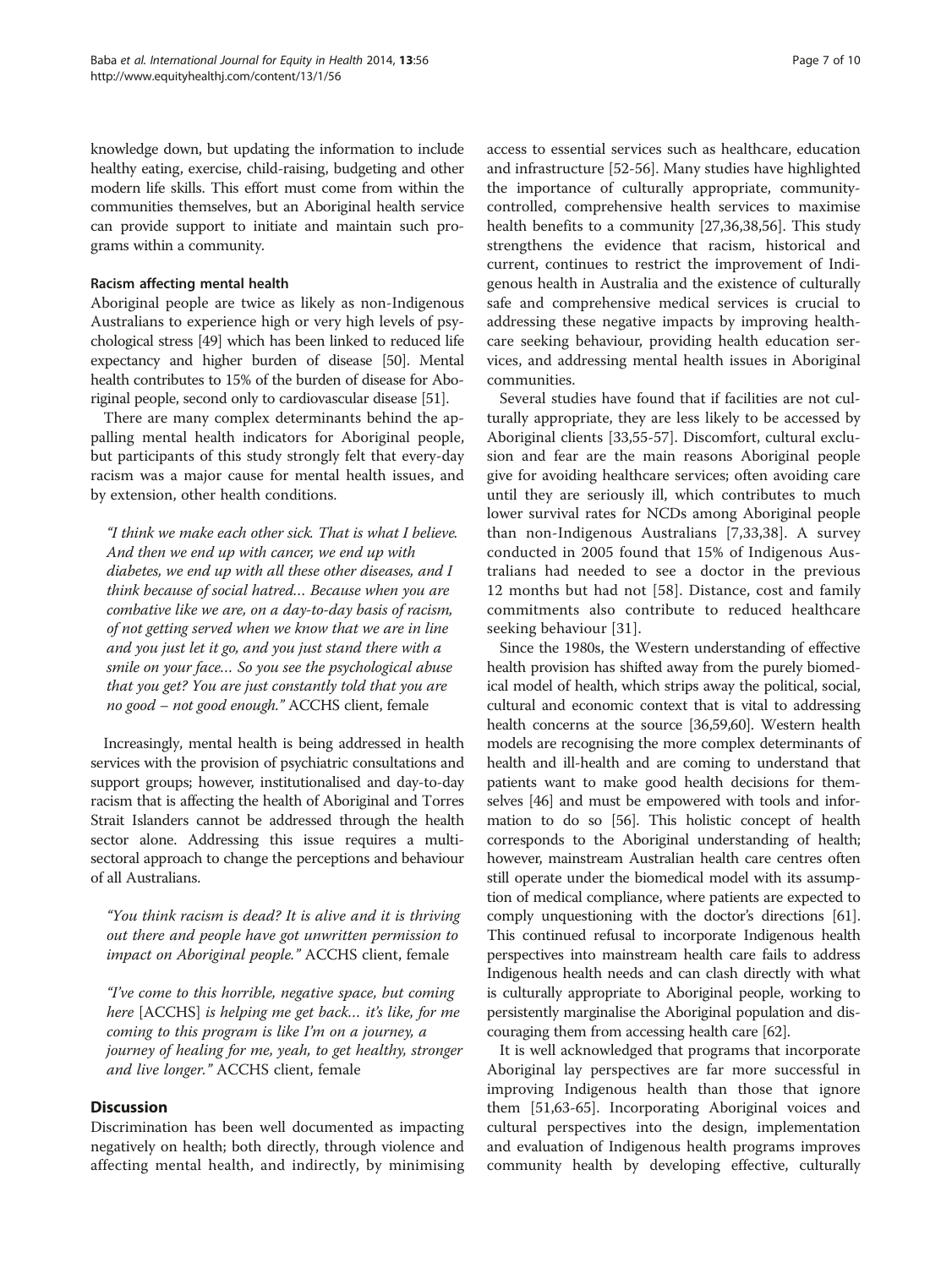<span id="page-7-0"></span>appropriate intervention methods, by improving communication between clients and health care professionals and by increasing healthcare-seeking behaviour among the Aboriginal population [\[47,51,](#page-8-0)[65,66\]](#page-9-0). ACCHS are initiated, planned and governed by a board of directors chosen by the community they serve, ensuring cultural safety and community involvement at all times.

In addition to experiences and expectations of cultural insensitivities in mainstream healthcare centres, the broader history of marginalisation and systematic maltreatment at the hands of the authorities has understandably instigated a sense of distrust for western institutions,. and hesitance to seek care unless absolutely necessary [[67](#page-9-0)-[69](#page-9-0)]. As a result health problems are often far more advanced when treatment is sought, and risks of severe complications or dying are increased [\[6\]](#page-8-0), creating an association of health centres with death and radical interventions. This creates a perpetual cycle of delayed care, increased death and burden of disease, fear of health services and then, delaying care.

There have been calls to incorporate *storytelling* into Indigenous health promotion strategies [[70\]](#page-9-0). Although modern health promotion that incorporates traditional storytelling must be community-driven and culturallyappropriate, health services can support and facilitate such services through funding, advertising, providing a client base or providing a place where people can come together.

Health services for Aboriginal and Torres Strait Islander populations also provide holistic, comprehensive and culturally appropriate care by working with the greater community to prevent rather than cure, and educate people about healthier life choices. ACCHS offer a broader political empowerment to communities; as they are community driven, granting local people the ability to take control of their own health and the services that are provided to them. Every inquiry conducted in the last 30 years has acknowledged ACCHS as crucial to closing the gap between Indigenous and non-Indigenous health in Australia [\[43](#page-8-0)-[45](#page-8-0)].

## Conclusion

There are no easy solutions when addressing a national, racial health disparity as ingrained as that between Indigenous and non-Indigenous Australians. The determinants of ill-health are complex and the social inequity faced by Aboriginal people cannot be solved by the provision of biomedical primary health care alone. ACCHS use culturally informed, community empowering, preventative, supportive and primary health care services to address the downstream effects of this inequality and racism and are improving health in the communities they serve.

"My mum and dad would be here now if they would have had the medical things like this in their time." ACCHS client, Male elder

However, these services are an underfunded, understaffed and incomplete response to the historical and continued marginalisation of Aboriginal and Torres Strait Islanders. For Australia to achieve health for all, there must be political action to improve services in a multi-sectoral approach; including housing, education, health awareness, community empowerment, infrastructure, governance of Indigenous issues as well as support for Aboriginal health services. The presence of racism as a determinant of health must be officially recognised and addressed through knowledge and culture sharing. Indigenous health must be promoted to higher importance in Australia's post-2015 domestic in-country targets and the momentum of the post-2015 sustainable development goals provides the perfect opportunity for Australia to do so.

## **Endnote**

<sup>a</sup>In this paper, 'Aboriginal' and 'Indigenous Australians' refers to Aboriginal and Torres Strait Islander people as the first and Indigenous inhabitants of Australia [2].

#### Competing interest

All authors declare that they have no competing interests; financial or otherwise.

#### Authors' contributions

JTB was the primary researcher in this study, conducting the literature review and one-on-one interviews and group discussions, as well as the initial thematic analysis, first draft of the text and lead manuscript reviews. PSH and CEB conceived the study and participated in its design and co-ordination, with PSH facilitating contact with participant communities. CEB also participated in the literature review. PSH and CEB contributed to the manuscript draft and reviews. All authors read and approved the final manuscript.

#### Acknowledgement

This discrete research project was part of the Go4Health Project. Go4Health is funded by the European Union's Seventh Framework Programme (grant HEALTH-F1-2012-305240), the NH&MRC-European Union Collaborative Research Grants (grant 1055138), and by the Indigenous Burden of Disease NH&MRC project (grant 1010534). We wish to sincerely thank our community-based collaborators and participants for their kind involvement.

#### Received: 12 March 2014 Accepted: 26 May 2014 Published: 10 October 2014

#### References

- 1. Durey A, Thompson SC: Reducing the health disparities of Indigenous Australians: time to change focus. BMC Health Serv Res 2012, 12:151.
- 2. Rasmussen M, Guo X, Wang Y, Lohmueller KE, Rasmussen S, Albrechtsen A, Skotte L, Lindgreen S, Metspalu M, Jombart T, Kivisild T, Zhai W, Eriksson A, Manica A, Orlando L, Vega FMDL, Tridico S, Metspalu E, Nielsen K, Ávila-Arcos MC, Moreno-Mayar JV, Muller C, Dortch J, Gilbert MTP, Lund O, Wesolowska A, Karmin M, Weinert LA, Wang B, Li J, et al: An Aboriginal Australian Genome Reveals Separate Human Dispersals into Asia. Science 2011, 334:94–98.
- 3. Rigby W, Duffy E, Manners J, Latham H, Lyons L, Crawford L, Eldridge R: "Closing the Gap": Cultural Safety in Indigenous Health Education. Contemp Nurse J Aust Nurs Prof 2010, 37:21.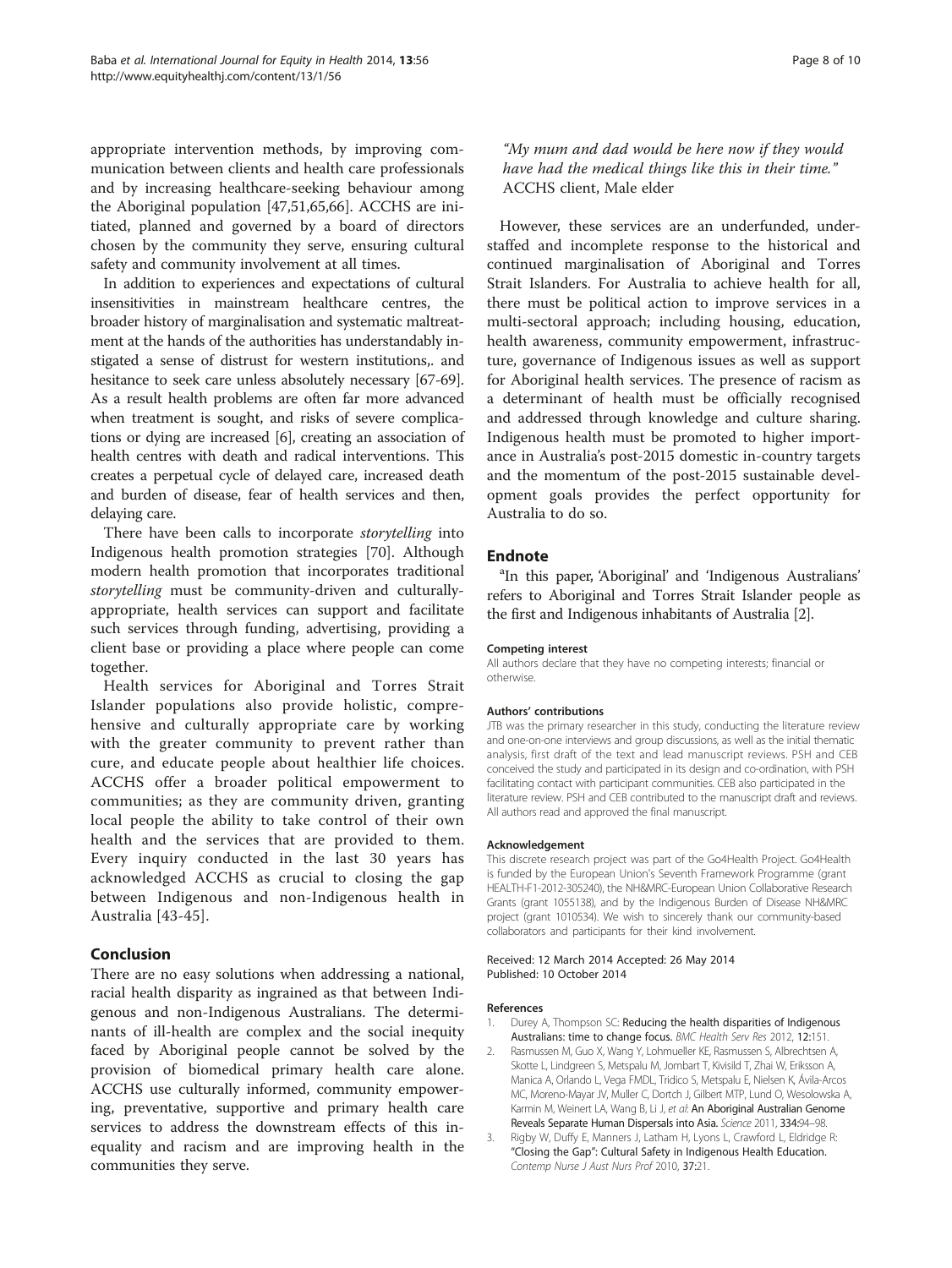- <span id="page-8-0"></span>4. 4704.0 - The Health and Welfare of Australia's Aboriginal and Torres Strait Islander Peoples, Oct 2010. Chapter - Life Expectancy. [[http://www.](http://www.abs.gov.au/AUSSTATS/abs@.nsf/lookup/4704.0Chapter218Oct+2010) [abs.gov.au/AUSSTATS/abs@.nsf/lookup/4704.0Chapter218Oct+2010\]](http://www.abs.gov.au/AUSSTATS/abs@.nsf/lookup/4704.0Chapter218Oct+2010)
- 5. 4704.0 The Health and Welfare of Australia's Aboriginal and Torres Strait Islander Peoples, Oct 2010. Chapter - Mortality. [[http://www.abs.](http://www.abs.gov.au/ausstats/abs@.nsf/Lookup/4704.0Chapter811Oct%202010) [gov.au/ausstats/abs@.nsf/Lookup/4704.0Chapter811Oct%202010\]](http://www.abs.gov.au/ausstats/abs@.nsf/Lookup/4704.0Chapter811Oct%202010)
- 6. Vos T, Barker B, Begg S, Stanley L, Lopez AD: Burden of disease and injury in Aboriginal and Torres Strait Islander Peoples: the Indigenous health gap. Int J Epidemiol 2009, 38:470–477.
- 7. Summary of Australian Indigenous health, 2012. [\[http://www.](http://www.healthinfonet.ecu.edu.au/health-facts/summary) [healthinfonet.ecu.edu.au/health-facts/summary](http://www.healthinfonet.ecu.edu.au/health-facts/summary)]
- 8. Littlefield L, Dudgeon P: AUSTRALIA'S FIRST PEOPLE: Their Social and Emotional Well-being. UN Chron 2010, 47:39–41.
- 9. Walter M: Chapter 5: Aboriginality, Poverty and health Exploring the Connections. In Bandaids Explor Underlyind Soc Determinants Aborig Health. Edited by Anderson I, Baum F, Bentley M. Casuarina, N.T: Cooperative Research Centre for Aboriginal Health; 2007 [Papers from the Social Determinants of Aboriginal Health Workshop, Adelaide, July 2004].
- 10. Bell S, Boughton B, Bartlett B: Chapter 3: Education as a Determinant of Indigenous Health. In Bandaids Explor Underlying Soc Determinants Aborig Health. Edited by Anderson I, Baum F, Bentley M. Casuarina, N.T: Cooperative Research Centre for Aboriginal Health; 2007 [Papers from the Social Determinants of Aboriginal Health Workshop, Adelaide, July 2004].
- 11. Ring IT, Brown N: Indigenous health: chronically inadequate responses to damning statistics. Med J Aust 2002, 177:629–632.
- 12. Council of Australian Governments Reform Council: Education in Australia 2012: Five Years of Performance. Sydney, NSW: COAG Reform Council; 2013.
- 13. Zhao Y, You J, Wright J, Guthridge SL, Lee AH: Health inequity in the Northern Territory, Australia. Int J Equity Health 2013, 12:79.
- 14. O'Sullivan D: Justice, culture and the political determinants of indigenous Australian health. Ethnicities 2012, 12:687–705.
- 15. Department of Foreign Affairs and Trade, Australian Government: Achieving the Millenium Development Goals. Canberra, ACT: Australia's Support 2000–2010; 2010.
- 16. Go4Health: Realizing the Right the Health for Everyone. Copenhagen: The Health Goal for Humanity; 2013.
- 17. Stephens C, Porter J, Nettleton C, Willis R: Disappearing, displaced, and undervalued: a call to action for Indigenous health worldwide. The Lancet 2006, 367:2019–2028.
- 18. Australian Medical Association: Public Report Card 2002 Aboriginal and Torres Strait Islander Health – "No More Excuses. Canberra, ACT: Australian Medical Association; 2002. [Public Report Card - Aboriginal and Torres Strait Islander Health]; 2012.
- 19. Anderson I, Crengle S, Kamaka ML, Tai-Ho C, Palafox N, Jackson-Pulver L: Indigenous Health 1: Indigenous health in Australia, New Zealand, and the Pacific. The Lancet 2006, 367:1775–1785.
- 20. Vickery J, Faulkhead S, Adams K, Clarke A: Chapter 2: Indigenous Insights into Oral History, Social Determinants and Decolonisation. In Bandaids Explor Underlyind Soc Determinants Aborig Health. Edited by Anderson I, Baum F, Bentley M. Casuarina, N.T: Cooperative Research Centre for Aboriginal Health; 2007. [Papers from the Social Determinants of Aboriginal Health Workshop, Adelaide; 2004.
- 21. Donovan V: The Reality of a Dark History; From Contact and Conflict to Cultural Recognition. Arts Queensland: Brisbane, QLD; 2004.
- 22. Rowley CD: Destruction of Aboriginal Society. Canberra, ACT: Australian National University Press; 1970.
- 23. Grant M, Wronski I, Murray RB: Aboriginal Health and History. In Aborig Prim Health Care. 3rd edition. Edited by Couzos S, Murray R. Melbourne: Oxford University Press; 2008.
- 24. National Inquiry into the Separation of Aboriginal, and Torres Strait Islander Children from Their Families. In National Inquiry into the Separation of Aboriginal: Bringing Them Home. Text. Sydney, NSW: Human Rights and Equal Opportunity Commission; 1997.
- 25. Parliament of Queensland: Industrial and Reformatory Schools Act 1865. 1865:2213–2220.
- 26. From Dispossession to Reconciliation. [[http://www.aph.gov.au/](http://www.aph.gov.au/About_Parliament/Parliamentary_Departments/Parliamentary_Library/pubs/rp/rp9899/99Rp27) [About\\_Parliament/Parliamentary\\_Departments/Parliamentary\\_Library/pubs/](http://www.aph.gov.au/About_Parliament/Parliamentary_Departments/Parliamentary_Library/pubs/rp/rp9899/99Rp27) [rp/rp9899/99Rp27](http://www.aph.gov.au/About_Parliament/Parliamentary_Departments/Parliamentary_Library/pubs/rp/rp9899/99Rp27)]
- 27. Buckley P, Marley J, Robinson J, Turnbull D: Australia. The Lancet 1998, 351:1569–1578.
- 28. Kingsley J, Townsend M, Henderson-Wilson C, Bolam B: Developing an Exploratory Framework Linking Australian Aboriginal Peoples'

Connection to Country and Concepts of Wellbeing. Int J Environ Res Public Health 2013, 10:678–698.

- 29. Stephens C, Parkes MW, Chang H: Indigenous Perspectives on Ecosystem Sustainability and Health. Ecohealth 2007, 4:369–370.
- 30. Fleming ML, Parker E: Health Promotion: Principles and Practice in the Australian Context. 3rd edition. Crow's Nest, NSW: Allen & Unwin; 2007.
- 31. Thompson SJ, Gifford SM: Trying to keep a balance: the meaning of health and diabetes in an urban Aboriginal community. Soc Sci Med 2000, 51:1457–1472.
- 32. Ypinazar VA, Margolis SA, Haswell-Elkins M, Tsey K, Valmae A: Indigenous Australians' understandings regarding mental health and disorders. Aust N Z J Psychiatry 2007, 41:467–478.
- 33. Shahid S, Bleam R, Bessarab D, Thompson SC: "If you don't believe it, it won't help you": use of bush medicine in treating cancer among Aboriginal people in Western Australia. J Ethnobiol Ethnomed 2010, 6:18.
- 34. Maynard J: Circles in the Sand: An Indigenous Framework of Historical Practice. Aust J Indig Educ 2007, 36(Supplementary):117
- McDermott R, O'Dea K, Rowley K, Knight S, Burgess P: Beneficial impact of the Homelands Movement on health outcomes in central Australian Aborigines. Aust N Z J Public Health 1998, 22:653–658.
- 36. Vickery J, Clarke A, Karen M: Ngang-gak to Koories Kila about Degaia (Listen Up to Koories Speak about Health). Aborig Isl Health Work J 2004, 28:5.
- 37. Thompson SJ, Gifford SM, Thorpe L: The social and cultural context of risk and prevention: food and physical activity in an urban Aboriginal community. Health Educ Behav Off Publ Soc Public Health Educ 2000, 27:725–743.
- 38. Bell K, Couzos S, Daniels J, Hunter P, Mayers N, Murray R: Aboriginal community controlled health services. Gen Pract Aust 2000, 2000:74–103.
- 39. Taylor J, Dollard J, Weetra C, Wilkinson D: Contemporary management issues for Aboriginal Community Controlled Health Services. Aust Health Rev 2001, 24:125–132.
- 40. Constitution of the World Health Organization. Am J Public Health Nations Health 1946, 36:1315–1323.
- 41. Thomson N: Australian Aboriginal health and health-care. Soc Sci Med 1984, 18:939–948.
- 42. Bartlett B, Boffa J: The impact of Aboriginal community controlled health service advocacy on Aboriginal health policy. Aust J Prim Health 2005, 11:53–61.
- 43. Australian Medical Association: AMA Aboriginal and Torres Strait Islander Health Audit Report 2012: Progress to Date and Challenges that Remain. Barton, ACT: Australian Medical Association; 2012. Retrieved from [https://](https://ama.com.au/node/7809) [ama.com.au/node/7809](https://ama.com.au/node/7809).
- 44. Holland C: Close the Gap Progress and priorities report 2014. Text. In Close the Gap Campaign Steering Committee for Indigenous Health Equality; 2014.
- 45. Adams M: Close the Gap: Aboriginal community controlled health services. MJA 2009, 190:593.
- 46. Catford J: Health Promotion: Origins, Obstacles and Opportunities. In Underst Health Determinants Approach. Edited by Keleher H, Murphy B. Melbourne: Oxford University Press; 2004:134–151.
- 47. McDonald H: East Kimberley Concepts of Health and Illness: A Contribution to Intercultural Health Programs in Northern Australia. Aust Aborig Stud 2006, 2:90.
- 48. Grant M, Laird S, Cox M: Fifteen Years of Health Promotion in Kimberley Aboriginal Community-controlled health Services. Health Promot J Austr 1998, 8:46–50.
- 49. Australian Institute of Health and Welfare (AIHW): Measuring the Social and Emotional Wellbeing of Aboriginal and Torres Strait Islander Peoples. Canberra: ACT; 2009.
- 50. Kelly K, Dudgeon P, Gee G, Glaskin B: Living on the edge: social and emotional wellbeing risk and protective factors for serious psychological distress among Aboriginal and Torres Strait Islander people. Text. Casuarina, N.T: Cooperative Research Centre for Aboriginal Health; 2010 [Aboriginal Health].
- 51. Carey TA: A qualitative study of a social and emotional well-being service for a remote Indigenous Australian community: implications for access, effectiveness, and sustainability. BMC Health Serv Res 2013, 13:80.
- 52. Larson A, Gillies M, Howard PJ, Coffin J: "It"s enough to make you sick': the impact of racism on the health of Aboriginal Australians. Aust  $N Z J$  Public Health 2007, 31:322–329.
- 53. Eades SJ: Reconciliation, social equity and Indigenous health. Med J Aust 2000, 10:468–469.